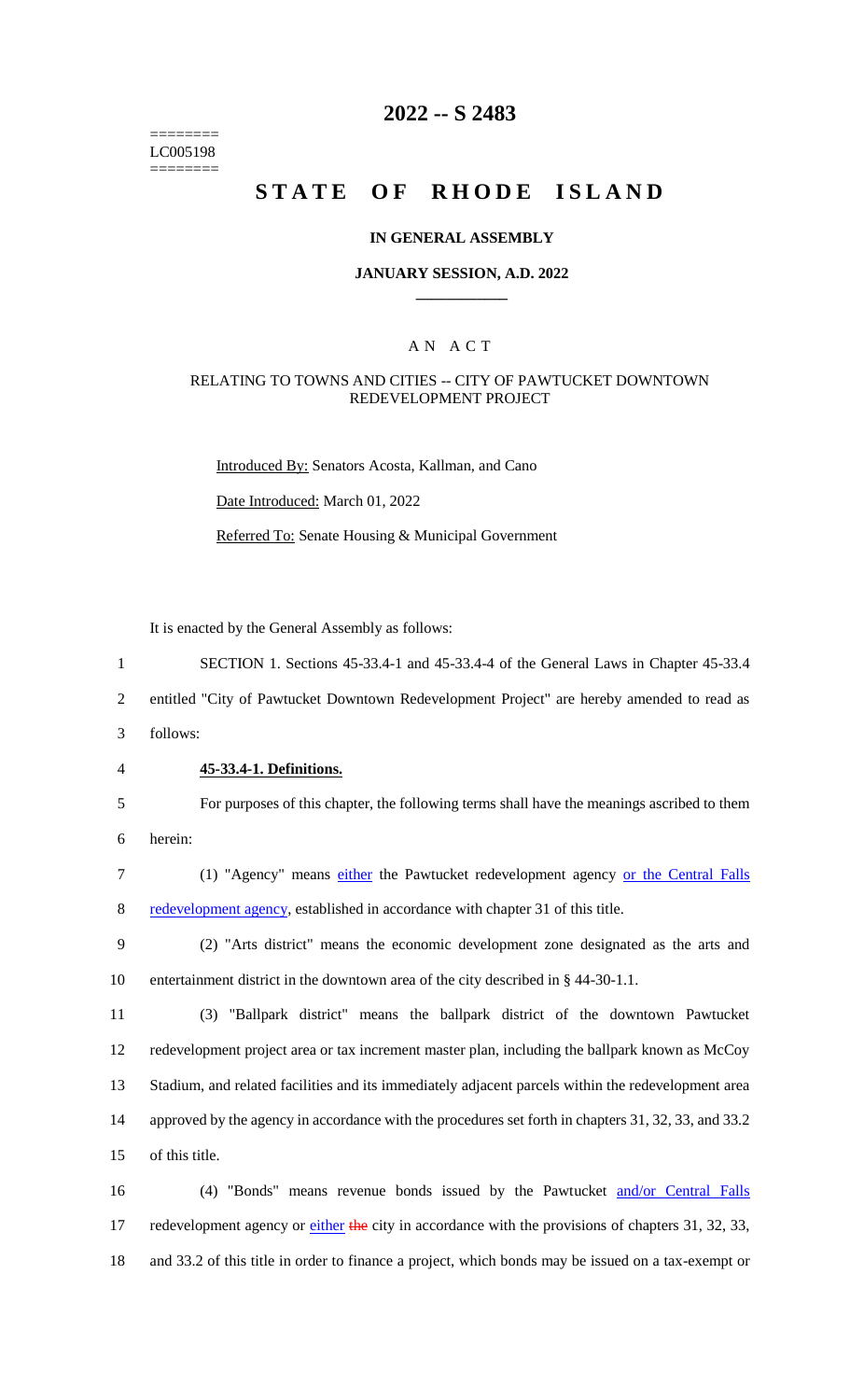taxable basis, on a fixed-rate basis or variable-rate basis, or any combination thereof, and may be issued in one or more sub-series and supported with letters or lines of credit, liquidity facilities, insurance or other support arrangements including, but not limited to, interest rate "caps," "floors," "collars," that the agency or city, as issuer, determines to be necessary or desirable for the purpose of generating savings or managing interest rates in connection with, or subsequent to, or incidental to the issuance, carrying, or securing of the bonds.

7 (5) "City" means the city of Pawtucket, Rhode Island and/or the city of Central Falls.

 (6) "City economic activity taxes" means city incremental tangible asset taxes, hotel taxes, food and beverage tax revenues, and non-real property assessments from activities in the arts district, the growth center district, and the ballpark district, as set forth in the economic activity taxes agreement negotiated by the governor and the state director of the department of revenue, as described in § 45-33.4-4.

 (7) "City tax increment revenues" means revenues generated under chapter 33.2 of this title that are expected to include incremental real estate property taxes, personal property taxes, special assessments on real property, and betterment fees generated in the arts district, the growth center district, and the ballpark district.

 (8) "Economic activity taxes agreement" means the agreement by and among the agency, the city, and the state described in § 45-33.4-4.

19 (9) "Growth center district" means the growth center districts described in a redevelopment plan or in a tax increment district master plan approved by the agency in accordance with the procedures set forth in chapters 31, 32, 33, and 33.2 of title 45, which shall have boundaries 22 as follows: <u>Area 1 -</u> The area beginning at the point of intersection of Lonsdale Avenue and the Central Falls/Pawtucket line, continuing south on Lonsdale Avenue until Beecher Street, then heading east, then south, then east on Beecher Street to Coleman Street, then turning south onto Coleman Street to Carpenter Street, then heading east onto Carpenter Street to Conant Street, then 26 turning south onto Conant Street, continuing to Main Street, then turning northeast onto Main Street to Church Street, then turning east onto Church Street to Pine Street, then turning south onto Pine Street to South Union Street, then turning east onto South Union Street to Park Place West, then turning south onto Park Place West to George St, continuing south onto George Street to Division Street, then turning east onto Division Street to Taft Street, then turning south onto Taft Street to Max Read Field, turning east at Max Read Field and crossing the Seekonk River, then turning south along Seekonk River boundary to the intersection of Berry Spring Street and School Street, continuing northerly onto School Street to Bowers Street, turning east onto Bowers Street to Prospect Street, then turning north onto Prospect Street to Interstate 95, turning northeast onto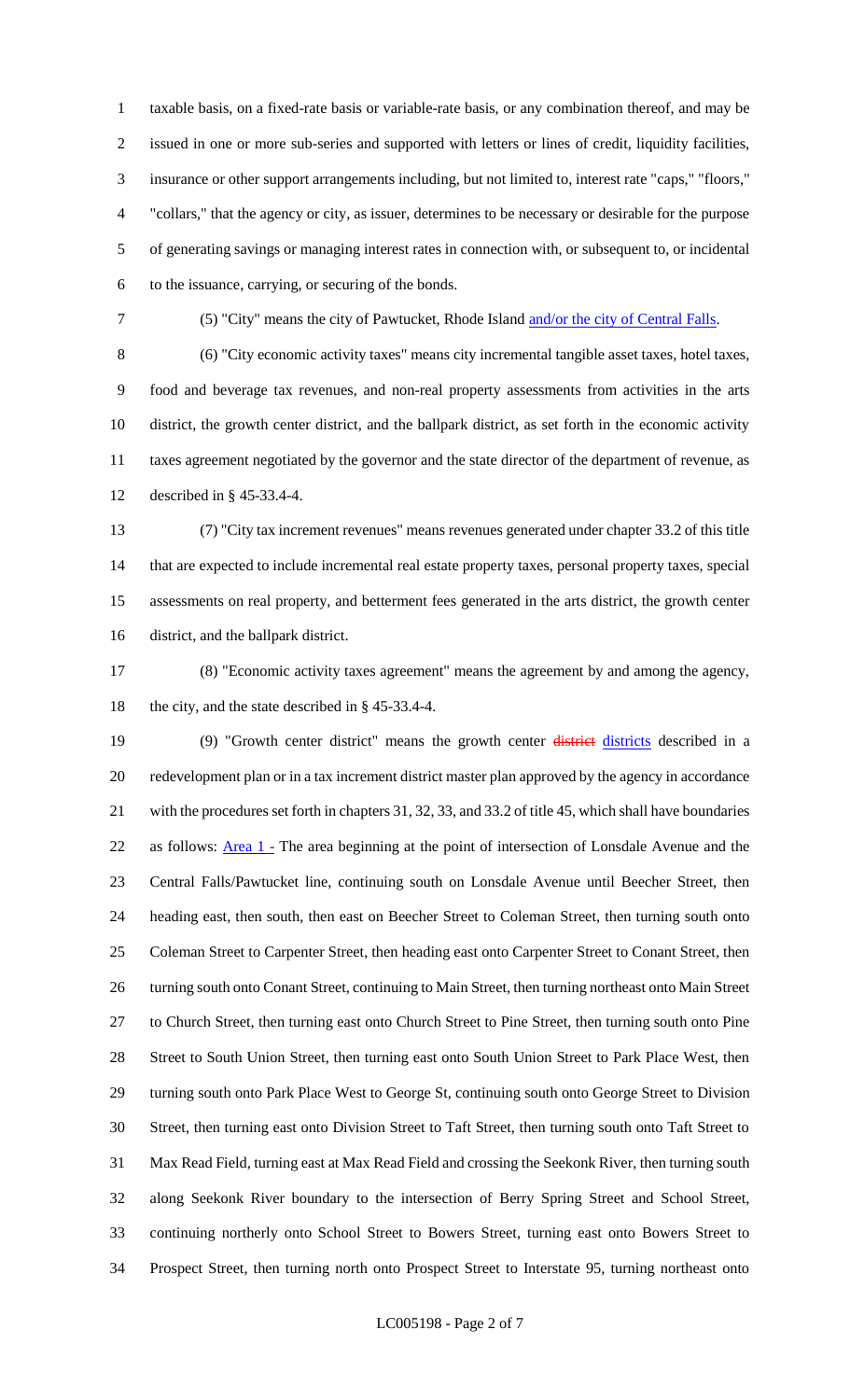Interstate 95 to Walcott Street, turning west onto Walcott Street to Broadway, turning northerly onto Broadway to edge of Interstate 95, continuing north along the western edge of Interstate 95 to Pawtucket/Attleboro city line, then turning west at the city line to the Blackstone River, then south along the city boundary on the Blackstone River, continuing westerly along the city line to the 5 intersection with Clay Street, then northerly along the easterly property line of Central Falls Assessor's plat 5 lot 29 to Cross Street, then westerly along Cross Street until the intersection with Pine Street, then northerly along Pine Street to Rand Street, then westerly along Rand Street to Lonsdale Avenue, then southerly along Lonsdale Avenue to the point where the city line intersects 9 with Lonsdale Avenue. Area 2 - The area beginning at the intersection of Broad Street and 10 Blackstone Street in Central Falls, then running north along Broad Street to the intersection with 11 High Street, then running easterly along High Street to the intersection with the now or formerly 12 Providence & Worcester Railroad, then southerly along the railroad to the intersection with 13 Blackstone Street, then westerly along Blackstone Street to the point where Blackstone Street 14 intersects with Broad Street..

 (10) "Project" means any project as defined in § 45-33.2-3 or any capital project as defined in § 45-33.2-3.1 within the ballpark district, arts district, or growth center district and shall include "project costs" as described in § 45-33.2-28, which definition shall apply irrespective of whether the project is described in a redevelopment plan or in a tax increment district master plan.

- (11) "Redevelopment plan" means a redevelopment plan as defined in § 45-31-8.
- 

(12) "State" means the state of Rhode Island.

 (13) "State economic activity taxes" means incremental tax revenues realized in the arts district, the growth center district, and the ballpark district assessed and collected under chapters 11, 18, 19, and 30 of title 44 as set forth in the economic activity taxes agreement negotiated by the governor and the state director of the department of revenue; provided, however, that state economic activity taxes shall not include existing tax revenues unless: 1) The project is to facilitate an expansion of an existing business that will otherwise be unable to increase the number of full- time employees in the state; or 2) The commerce corporation certifies in writing that a defined amount of revenues from the districts collected and assessed under chapters 18, 19, and 30 of title 44 are necessary to finance or complete a given project; 3) The public investments made under this chapter for a project can be demonstrated to have a likely appreciable positive impact on the revenues of an existing business within the district; or 4) The project is necessary to retain a businesses that is at substantial risk of relocating to a viable location out-of-state as verified by the Rhode Island commerce corporation. The commerce corporation shall establish, by regulation, the documentation that shall be required to verify compliance under this subsection. In order to assist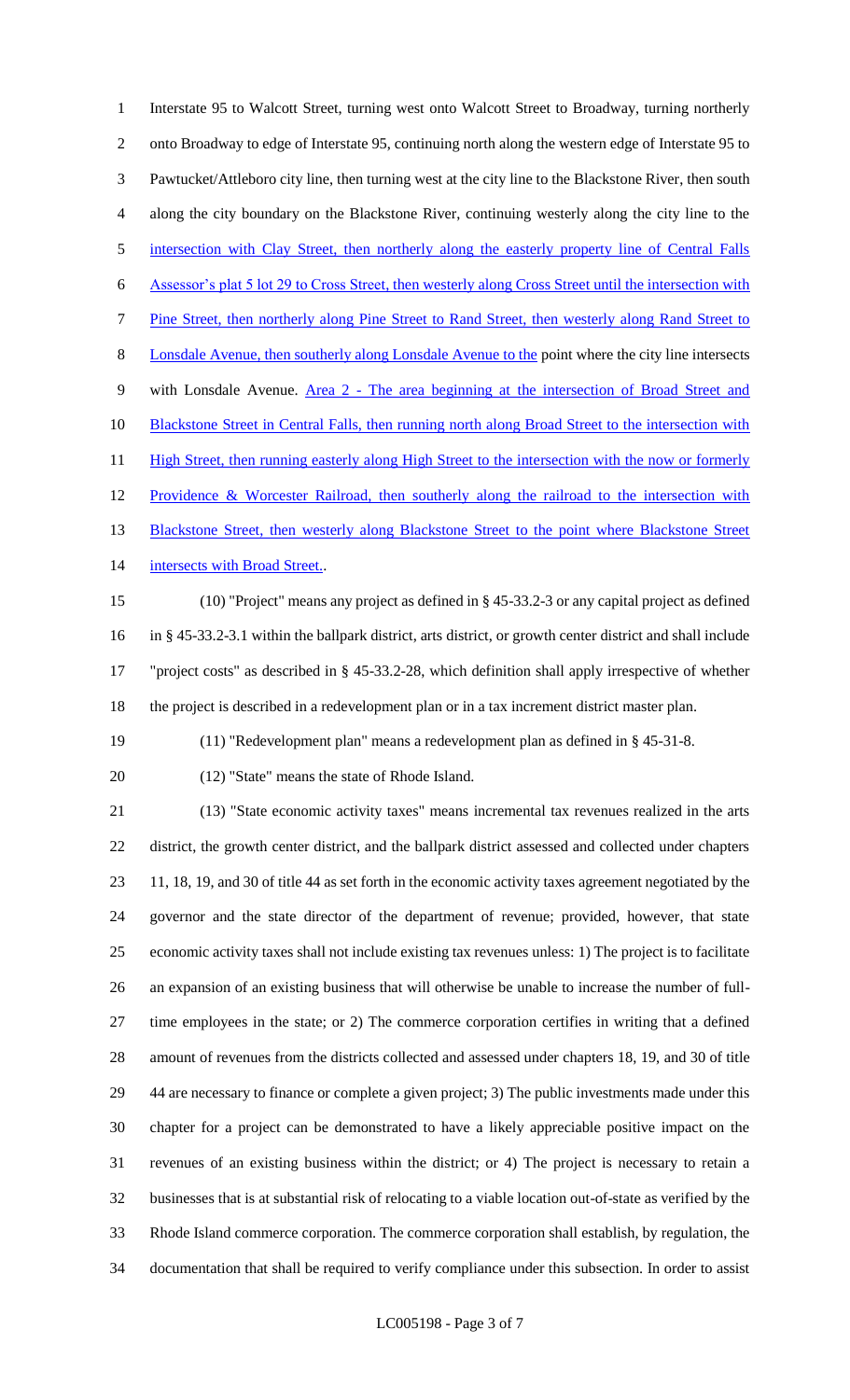- the commerce corporation in verifying compliance, the affected business's chief executive officer,
- or equivalent officer, shall attest under oath:
- (i) With respect to any portion of a project that is financing municipal or public facilities, that the project is needed and that the financing of the project is in the public interest; or

 (ii) With respect to any portion of the project providing financing for industrial or commercial development purposes, that unemployment or the threat of unemployment exists in the city or that security against future unemployment is required; that the project is needed; that it will provide employment or security against loss of employment, including the approximate number of new jobs that should be created or preserved, construction and nonconstruction, their approximate wage rates, what types of fringe benefits such as healthcare or retirement benefits there will be; and the projected increase in personal income taxes to the state of Rhode Island, all having a reasonable relationship to the probable cost of acquiring, establishing, improving, or rehabilitating the facilities in which the employment is to be provided or maintained.

 (14) "Tax increment district master plan" means a tax increment district master plan as defined in § 45-33.2-3.1.

## **45-33.4-4. Authorization of economic activity taxes agreement.**

 (a) The state, acting by and through the department of revenue, is authorized to enter into an economic activity taxes agreement with the agency and the city for the purposes of financing projects, bonding costs, including capitalized interest, debt service reserves, and costs of issuance. Such economic activity taxes agreement may include such covenants and undertakings of the state as the state director of the department of revenue and the governor deem reasonable, including, without limitation, provisions enabling the payment of amounts under the economic activity taxes agreement from legally available funds for each fiscal year during which any bonds are outstanding. (b) Such economic activity taxes agreement and the pledge and assignment of the state

 economic activity taxes shall be subject to the provisions of this chapter rather than the provisions of chapter 64.21 of title 42. Upon the execution of an economic activity taxes agreement, such economic activity taxes shall be segregated by the state division of taxation from all other tax revenues of the state and deposited on a monthly basis into a restricted account known as the 29 "downtown Pawtucket redevelopment economic activity taxes fund or the Central Falls 30 redevelopment economic activity fund." However, in the event an economic activity taxes agreement has not been signed by June 30, 2020, incremental tax revenues realized in the arts district, the growth center district, and the ballpark district assessed and collected under chapters 18 and 19 of title 44 shall be segregated by the state division of taxation and deposited into the 34 applicable fund downtown Pawtucket redevelopment economic activity taxes fund. Monies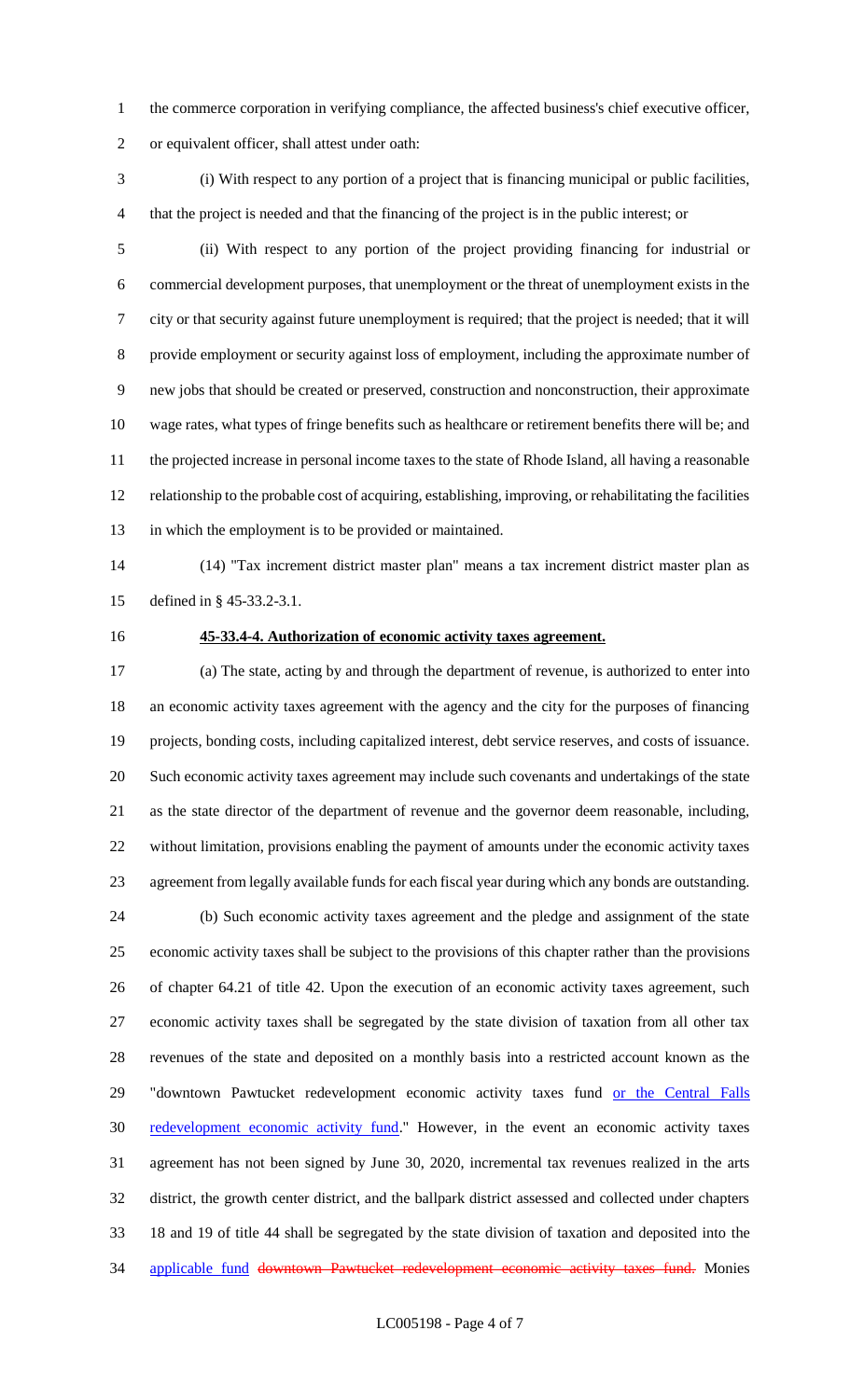1 deposited in the downtown Pawtucket redevelopment economic activity taxes fund may be applied to payment of debt service on the bonds; to fund debt service reserves; to costs of infrastructure improvements in and around the ballpark district, arts district, and the growth center district; to fund future debt service on the bonds; and to fund a redevelopment revolving fund established in 5 accordance with § 45-33-1. If economic activity taxes remain in such downtown Pawtucket redevelopment economic activity taxes fund at the end of the state's fiscal year, the monies shall be retained in the fund to be applied in future fiscal years and shall not be applied to reduce future 8 payments but may be applied to "super sinker," "turbo," or other redemption of the bonds, such that if the agency receives revenues in excess of requirements in the bond indenture or trust agreement securing the bonds, the bonds may be retired. Nothing in this chapter shall prohibit the pooling of revenues for the payment of the bonds, provided that the economic activity taxes agreement, bond indenture, or trust agreement shall provide for a reconciliation of contributions of the agency, the city, and the state from time to time; provided however, that the state hereby pledges to and agrees with any person, firm, or corporation, or federal agency subscribing to or acquiring any bonds secured by revenues under this chapter, that the state will not limit or alter the rights vested in the city or the agency or such bondholders until all bonds at any time issued, together with their interest, are fully met and discharged. The state does further pledge to and agree with the United States, and any other federal agency, that in the event that any federal agency constructs or contributes any funds for the construction, extension, improvement, equipping, furnishing, or enlargement of any project, or any portion of it, the state will not alter or limit this chapter in any manner that would be inconsistent with the due performance of any agreements with the federal agency; and the city and the agency continue to have and may exercise all powers granted by this chapter, so long as the powers are necessary or desirable for the carrying out of the purposes of this chapter.

 (c) The economic activity taxes agreement shall not constitute indebtedness of the state or any of its subdivisions, or a debt for which the full faith and credit of the state or any of its subdivisions is pledged. The state's obligation to make payments of state economic activity taxes under the state economic activity taxes agreement shall be solely from legally available funds.

 (d) The economic activity taxes agreement may be terminated upon agreement of the parties thereto, provided, however, the economic activity taxes agreement shall not be terminated so long as any bonds secured by the economic activity taxes remain outstanding.

 (e) By no later than September 30, 2019, the state department of revenue shall establish the baseline to be used in the calculation of state revenues in the state economic activity tax agreement. By that date, the department of revenue, in consultation with the state commerce corporation shall develop a template of an economic activity tax agreement to be executed between the city, the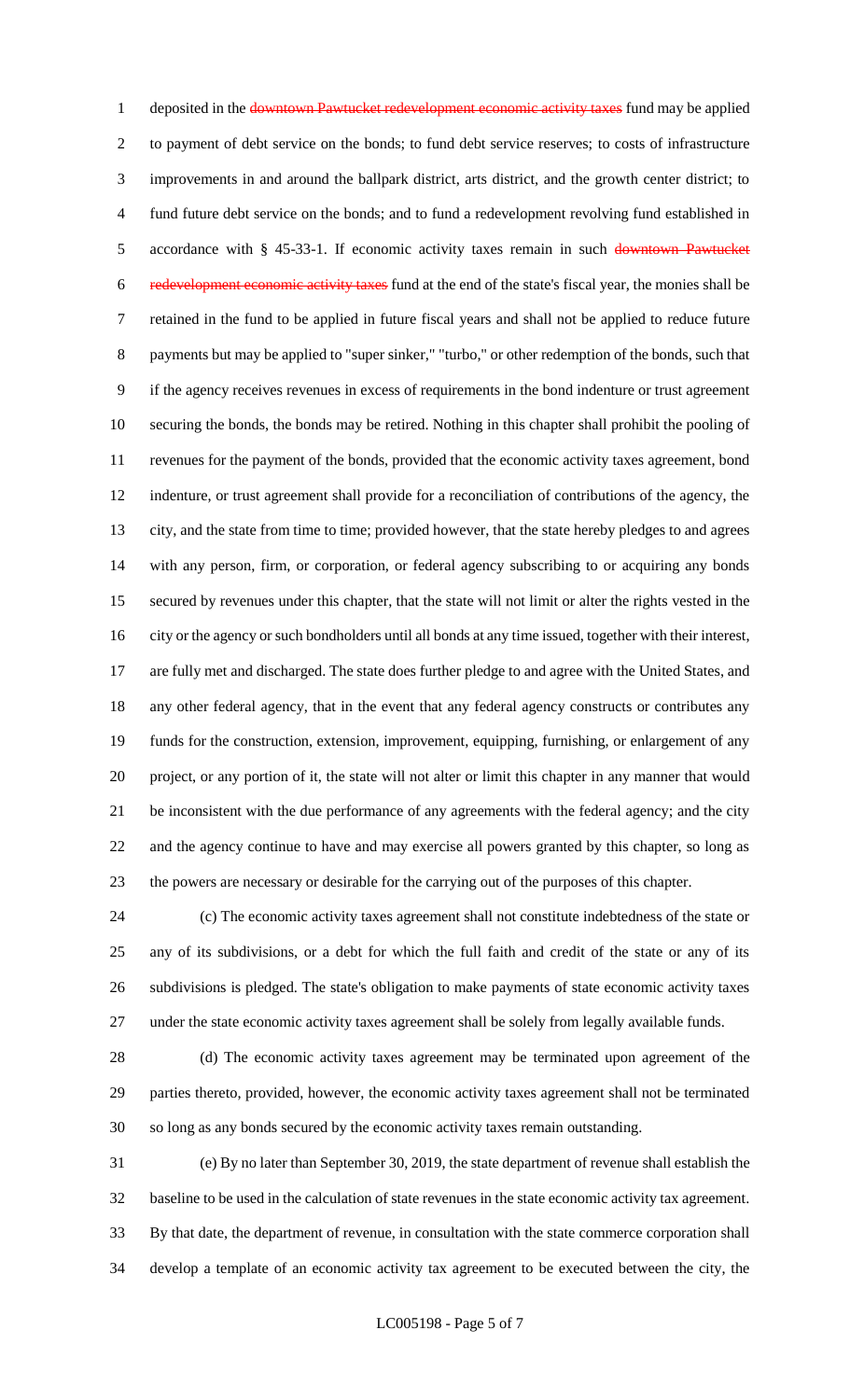agency, and the state at such time that a redevelopment project is submitted for consideration. Upon submission of a redevelopment project by the city or the agency for financing under this statute, the state shall complete negotiations and finalize approval of an economic activity agreement within 120 days of the submission of the request for financing.

- (f) Not later than February 1 of each year commencing February 1, 2022 2023, the city, the agency, and the Rhode Island commerce corporation shall submit a performance review report to the general assembly which includes, but is not limited to, the following information: sources and uses of project funds, permanent job and construction job creation numbers, local and state tax revenue estimates, and project completion schedules.
- 

SECTION 2. This act shall take effect upon passage.

======== LC005198 ========